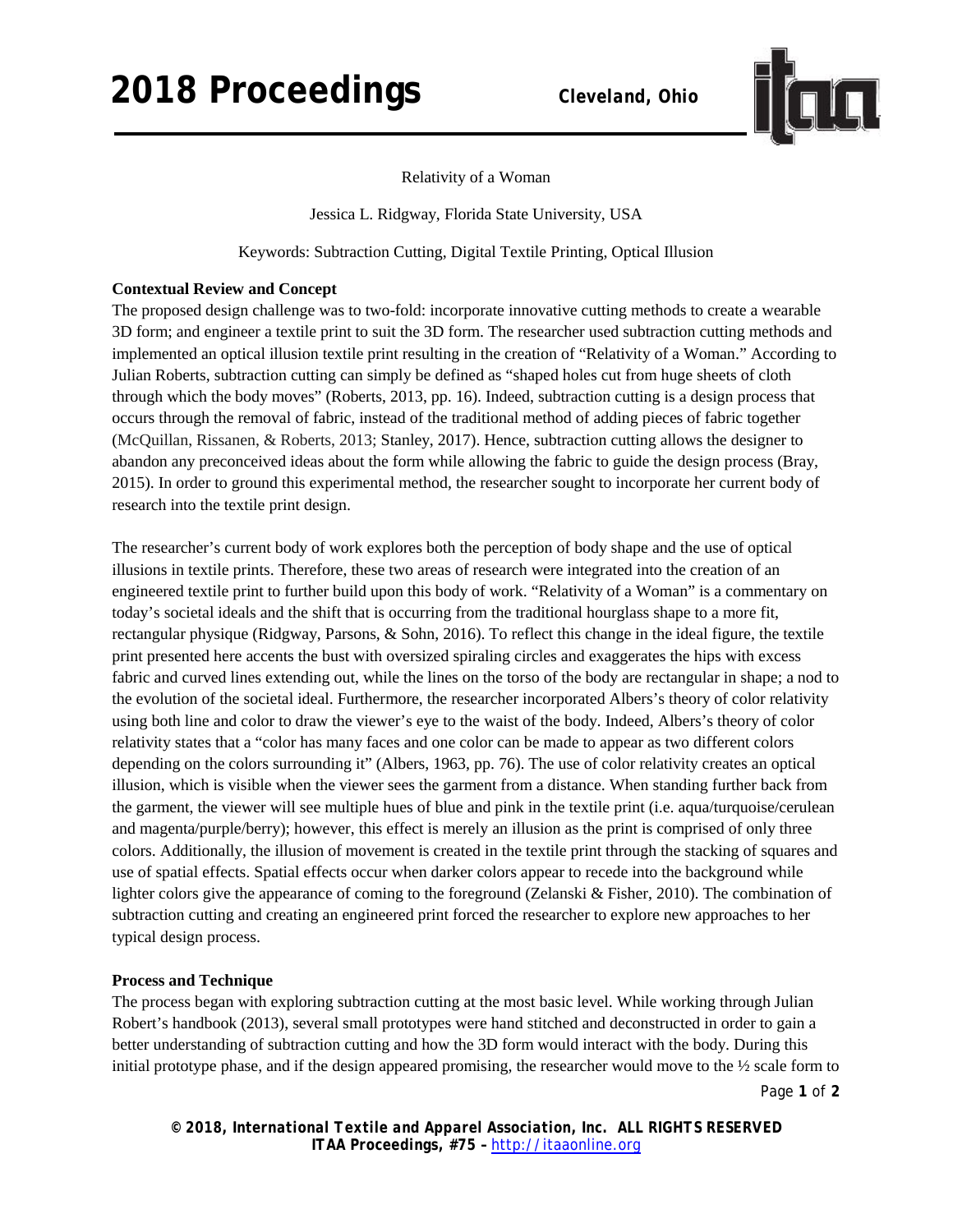assess the interaction with the body more closely. After several iterations the researcher opted to incorporate a block bodice front-and-back into the design. This allowed for the 3D form to fit over the body while still allowing for the body to internally sit in the holes that had been cut. A final ½ scale prototype was stitched using a basting stitch so that it could be taken apart to visualize the 2D textile print placement. Once the ½ scale prototype was complete, the researcher placed it on the form and began to annotate the fabric with the direction of drape and placed notches to identify which parts of the fabric would be joined (See figure 1). This process was essential to the engineering of the textile print. Once the markup was complete the researcher unstitched the prototype to use as a road map for print placement.

The researcher then digitized the bodice block pieces and imported them into Photoshop. The researcher, through a series of mathematical equations, scaled the ½ scale singular pattern piece to create a full-scale layout. The initial textile print was created in adobe illustrator using color relativity to create an optical illusion print. The print, a series of colored lines, was then manipulated in Photoshop and placed on multiple layers to engineer the print to the pattern piece (See figure 2 for final Photoshop file). Using the ½ scale marked up fabric, the researcher paid careful attention to match lines and change direction of the lines in the print according to the position and drape of the fabric on the body. Finally, the subtraction cut pattern piece with the engineer print was printed using a digital textile printer (See figure 3 for final fabric prior to being sewn).

## **Design Contribution and Innovation**

The contribution of this work is two-fold: the work adds to the growing body of design research investigating the impact of experimental design processes on making. Several researchers have investigated subtraction cutting as a more sustainable method of designing; however, little has been published on engineering prints within subtraction cut patterns. Second, this work contributes to design scholarship with the novel approach of the use of color relativity to create an optical illusion textile print. It is the researcher's hope that this work might serve as a catalyst for future inquiry pertaining to design using new and innovative methods.



#### **References**

Albers, J. (2013). Interaction of color. New Haven, [Connecticut]: Yale University Press, [2013].

Bray, A. (2015, November). Visionary: an analysis of innovation, subtraction cutting and function in my own fashion design process. Scope: Art & Design, 11, pp. 191-195.

McQuillan, H., Rissanen, T., & Roberts, J. (2013). The cutting circle: how making challenges design. *Research Journal of Textile and Apparel*, *17*(1), 39- 49.

Ridgway, J. L., Parsons, J., & Sohn, M. (2017). Creating a more ideal self through the use of clothing: An exploratory study of women's perceptions of optical illusion garments. Clothing and Textiles Research Journal, 35(2), 111-127.

Roberts, J. (2013). Free Cutting.

Stanley, April Elisha, "Catrìona" (2017). International Textile and Apparel Association (ITAA) Annual Conference Proceedings. 70. https://lib.dr.iastate.edu/itaa\_proceedings/2017/design/70

Zelanski, P., & Fisher, M. P. (2001). Color (Vol. 48). Ediciones AKAL.

Page **2** of **2**

*© 2018, International Textile and Apparel Association, Inc. ALL RIGHTS RESERVED ITAA Proceedings, #75 –* [http://itaaonline.org](http://itaaonline.org/)